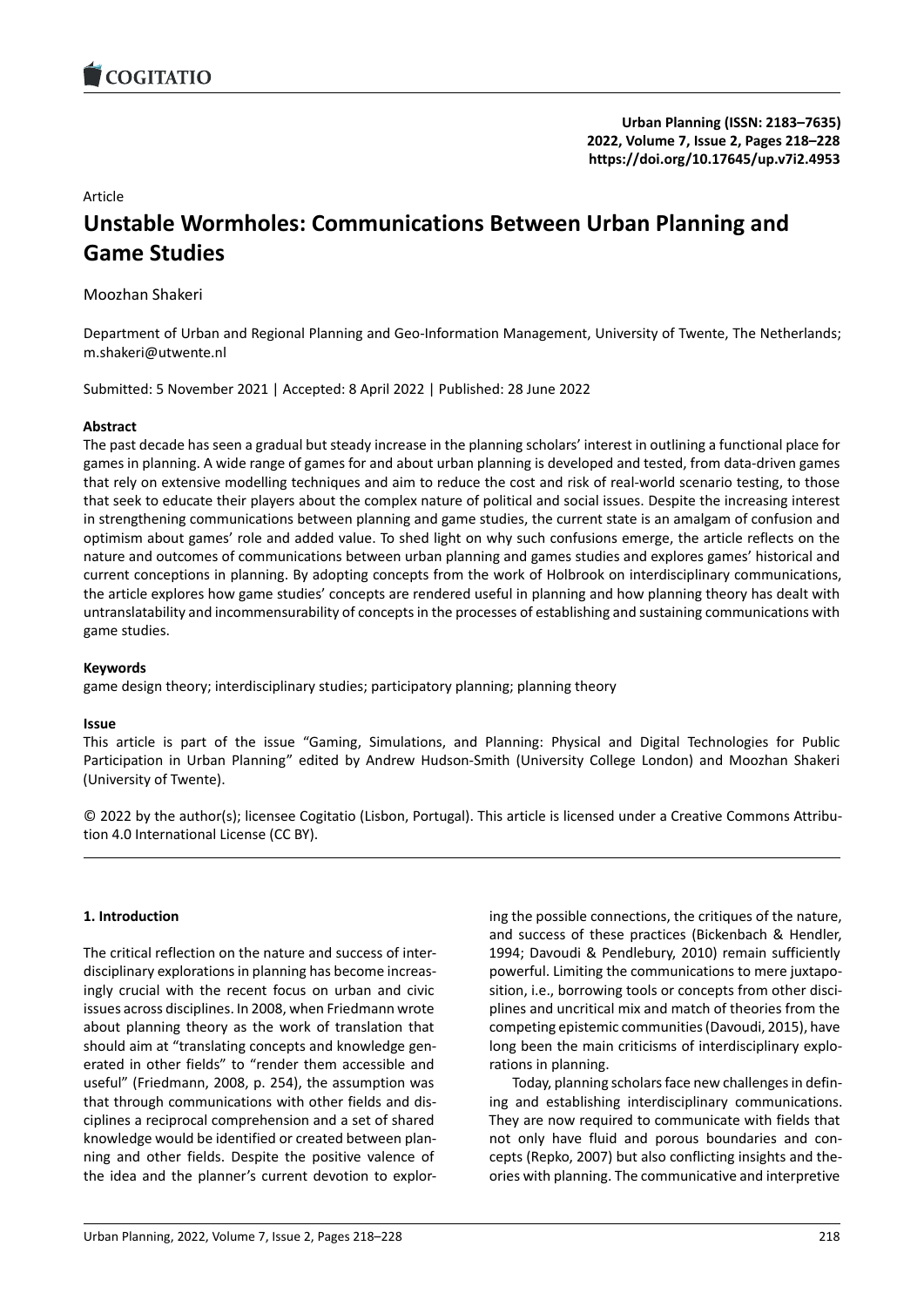turn in planning, particularly, required planners to com‐ [municate with fields](https://www.cogitatiopress.com) such as game studies and interac‐ tive storytelling that are often seen as scholarly themes emerging from disciplines of computer science, media studies, and cultural studies, rather than fields of stud‐ ies in their own right. Frameworks, other than tradi‐ tional approaches to interdisciplinarity, are needed to fully understand the nature of communications between planning and these relatively new fields of study; frame‐ works that go beyond understanding interdisciplinarity as an integration of two disciplines (Klein, 2013) and do not fall short in accommodating disagreements, untrans‐ latability, and incommensurability that might appear in the communications between planning and other fields of study. By taking the possibility of reaching common ground between any two disciplines as a given, in tra‐ ditional approaches to interdisciplinarity, the shortcom‐ ings of interdisciplinary explorations and communica‐ tions are often blamed on academia's culture and politics rather than the epistemic nature of the communication itself (Holbrook, 2013).

In this article, by adopting concepts from the work of Holbrook (2013) on interdisciplinary communications, I critically reflect on one of the seemingly successful com‐ munications between urban planning and game studies. I aim to understand how planning has instrumentalized games and rendered them useful for its practice and how planning theory has dealt with untranslatability and incommensurability of concepts in establishing and sus‐ taining communications with game studies.

### **2. Translatability and Interdisciplinary Communications**

In understanding the nature and underlying concepts of interdisciplinary studies, scholars have gained insights from philosophy, language, cognitive sciences, and com‐ munication studies (Holbrook, 2013; Repko, 2007). Fields are believed to have their own conceptual scheme, their own unique way of organizing facts of the world (Davidson, 1973). If no conceptual schemes can explain a phenomenon, the communication between disciplines and "constructing an integrated framework with a com‐ mon vocabulary" (Klein, 2005, p. 44) to improve an under‐ standing of a phenomenon becomes crucial. In traditional interdisciplinary theories, such integration is assumed to be possible between any two conceptual schemes (Holbrook, 2013); disciplines modify or reinterpret "com‐ ponents or relationships from different disciplines to bring out their commonalities so that linkages can be identified between sub‐systems" (Newell, 2001, p. 20). This understanding, which is the dominant approach to interdisciplinarity, cannot fully explain the cases in which disciplines try but fail to find common grounds.

By reviewing the existing philosophical approaches to translatability and integration, Holbrook (2013) out‐ lines two alternative approaches to interdisciplinar‐ ity: the Kuhn-MacIntyre (recognizing incommensurability) and the Bataille-Lyotard (reflective invention). The Kuhn‐MacIntyre approach emphasizes the impor‐ tance of interpretation rather than translation in com‐ munications between different fields of study. In this approach, translatability is not about the mere trans‐ lation of concepts or aiming for integration. Rather, it requires the competence to learn the standpoint of the target system of thought. The differences in the debates between two opposing systems, in this approach, can be resolved when "members of one system of thought resist the urge to translate claims made in the alien system of thought into their own language, but instead learn the language of the alien system as a second first language" (Holbrook, 2013, p. 1872).

In outlining the Bataille‐Lyotard approach, Holbrook distinguishes between the strong and weak sense of com‐ munication (Holbrook, 2013). Weak communications are mainly used to "convince others to agree with us" and "to establish humble truths which coordinate our atti‐ tudes and activity with those of our fellow human beings" (Bataille, 1993, p. 199). As long as these weak com‐ munications are stable, i.e., as long as we appear to understand each other, strong communication will not be sought (Holbrook, 2013). In this account, mere inter‐ action between disciplines, such as borrowing and trans‐ lating concepts or tools from other disciplines and cre‐ ating common grounds, are all efforts to sustain weak communications (Holbrook, 2013). The strong interdisci‐ plinary communication, then, occurs with what Lyotard (1988) calls "differend," i.e., when disciplines fail to find common grounds: "In the case of a differend, the parties cannot agree on a rule or criterion by which their dispute might be decided" (Lyotard, 1988, p. xi). Strong commu‐ nication, in this account, inevitably involves "mutual will‐ ingness [for disciplines] to risk [their] identities [which] may eventually be manifested in the creation of a new genre of discourse" (Holbrook, 2013, p. 1876).

Holbrook's work questioned the necessity of disci‐ plines' integration in realizing successful interdisciplinary communication. He provided frameworks for under‐ standing the many ways in which disciplines and fields of study communicate with each other, how they fail in communication, and what mechanism they use to deal with disagreements and untranslatability and incommensurability of concepts. Having these frameworks in mind, I will explore how communications between planning and game studies are established and sustained in the following sections.

### **3. Game Studies: An Overview**

When the discipline of game studies—or ludology, as Frasca (2003) dubbed it—was called for in the early 2000s, the aim was to unify the works scholars were doing on games and playful activities. Gaming scholars began to "articulate [the discipline's] exact nature and scope, codify its tools and terminology and organize its findings into a coherent discipline" (Perron & Wolf, 2009, p. 4). This involved clarifying and critically evaluating, and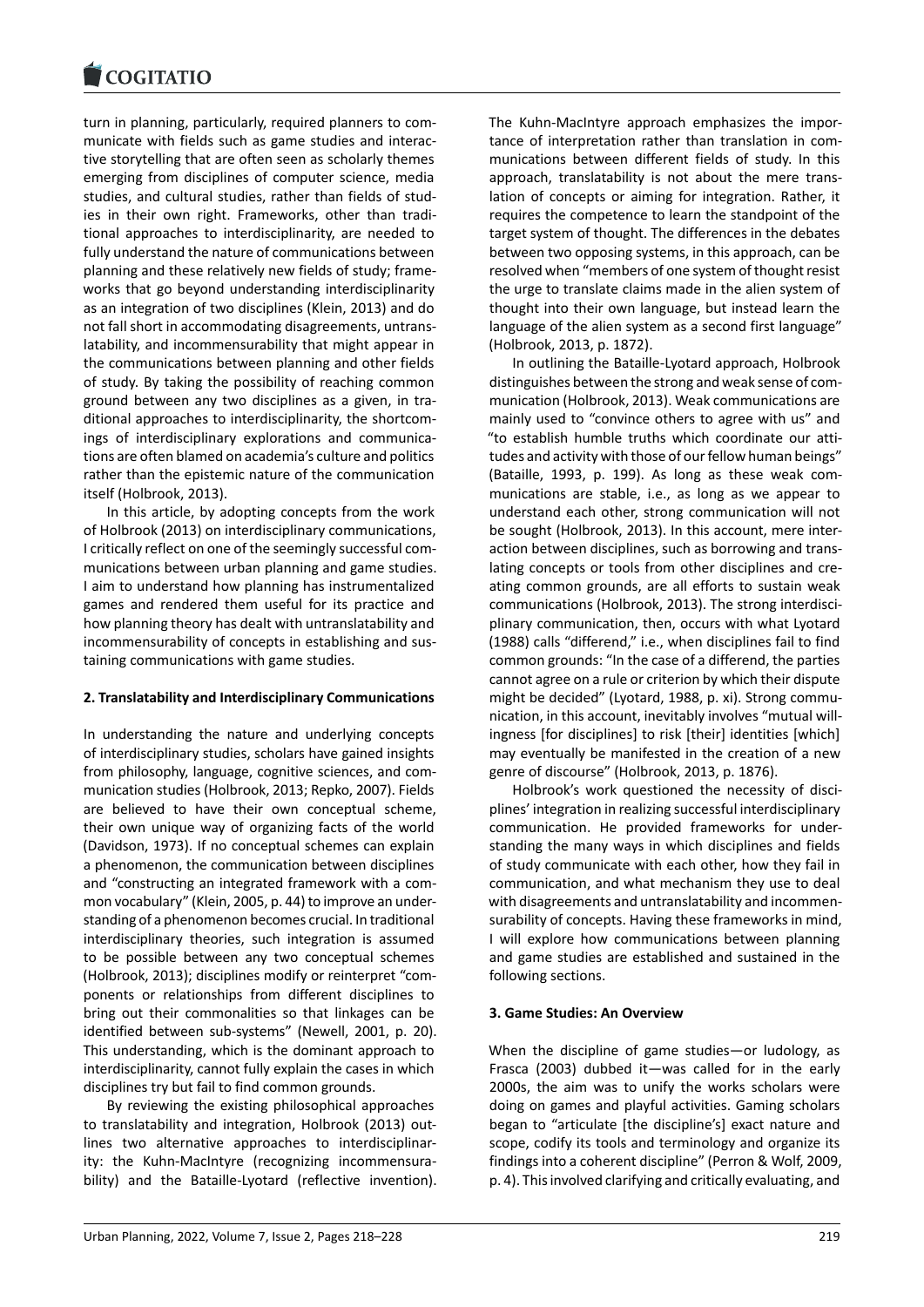defining the field's basic concepts. Defining what games [are and how they ar](https://www.cogitatiopress.com)e distinguished from other interac‐ tive media became the agreed‐upon priority for the field (Arjoranta, 2014; Stenros, 2017).

Game scholars adopted two main approaches to defining games (Arjoranta, 2014): definitive, focusing on defining sufficient and necessary conditions for an entity to be a game (see, for example, Abt, 1970; Avedon & Sutton‐Smith, 1971; Costikyan, 1994; Juul, 2003; Koster, 2013; Salen & Zimmerman, 2004), and descriptive, categorizing games based on their technol‐ ogy, genre, mechanics, etc. The definitions provided using definitive approaches are essentially a list of suf‐ ficient and/or necessary conditions for an entity to be a game (Arjoranta, 2014). For defining these conditions, in their early attempts, gaming scholars took inspiration from the works of anthropologists and psychologists on the concept of play and games (Caillois, 1961; Huizinga, 1944; Suits, 1978). Caillois (1961, pp. 10–11) had defined games as "an activity which is essentially: free (volun‐ tary), separate [in time and space], uncertain, unproduc‐ tive, governed by rules, make‐believe." Huizinga (1944, p. 13) had defined play as:

A free activity standing quite consciously outside "ordinary" life as being "not serious," but at the same time absorbing the player intensely and utterly. It is an activity connected with no material interest, and no profit can be gained by it. It proceeds within its own proper boundaries of time and space according to fixed rules and in an orderly manner.

By the late 1980s, a new approach to defining conditions, known as the "common core approach," was developed. The idea was that one looks at previous definitions, finds common elements and gaps, and then provides synthesis to fill those gaps (Arjoranta, 2014). The well‐known and commonly referenced works of Juul (2003) and Salen and Zimmerman (2004) followed the same approach. Salen and Zimmerman (2004) suggested new properties for games to better fit their definition within the systems thinking framework, and Juul (2003) aimed to expand the so‐called classical game model to cover new types of games to better distinguish them from other interactive and playful systems.

Despite its value in providing a universal set of condi‐ tions, the definitive approach to defining games had cer‐ tain limitations. Setting rigid boundaries between what is

and what is not a game, they fall short in explaining cer‐ tain activities traditionally perceived as games or accom‐ modating for those who would be perceived as games in the future (Calleja, 2007). In response to this limitation and inspired by Wittgensteinian's family resemblance theory, a number of gaming scholars (see, for example, Arjoranta, 2014) made an effort to devise descriptive frameworks for talking about games.

The idea was that rather than focusing on the essence of a phenomenon, one could explain how its use resembles its context (Arjoranta, 2014). The very imme‐ diate use of Wittgenstein's ideas in game studies was taking whatever is "commonly known" as a game and putting them into different categories; i.e., defining fam‐ ilies of games based on their technology, platform, strategy, storyline, or even the country in which they were produced (Arjoranta, 2014). With the continued popular‐ ity of decision sciences and the appeal of system think‐ ing in various fields, descriptive approaches, though used in daily conversations about games, failed to gain traction in fields looking to use games beyond entertain‐ ment purposes.

It is important to highlight that the context in which game studies as a field emerged was very influential in shaping the overall narratives around games and their use beyond entertainment purposes. Formal studies of games began in the era characterized by its heightened trust in science and scientific approach and its predispo‐ sition to explain everything through the lens of system theory. It is no surprise then that the game's conception, even in definitive approaches, in the early 2000s, shifted from focusing on essential elements of play to describ‐ ing games as systems, from the player's experience in the magic circle to the system's productivity in the real world, and from understanding the game as a means to enter‐ tain and the game as a means for problem‐solving Calleja (2007; Table 1). This conception distances itself from con‐ sidering the primary role of games as "an escape from, an alternative to, or questioning of society" to the use of games "as a perfection of means toward societies' given end" (Walz & Deterding, 2014, p. 15).

Conceptualizing games as a means for problem‐ solving or driving real‐world change was for a long time a point of disagreement and heated discussions between gaming scholars. For those considering games as a means to entertain, the systemic view of games was about understanding how game elements (including storyline, visualization, level design, and goal) can work together

| Table 1. Differences between definitive and descriptive approaches to defining games. |  |  |
|---------------------------------------------------------------------------------------|--|--|
|---------------------------------------------------------------------------------------|--|--|

|             | <b>Focus</b>                                                              | Definition of Games                                                    | Use of Games                               |
|-------------|---------------------------------------------------------------------------|------------------------------------------------------------------------|--------------------------------------------|
| Definitive  | Productivity and achieving<br>repeatable patterns and<br>ensured outcomes | Rigid boundaries and list of<br>necessary and sufficient<br>conditions | Research, pedagogy, and<br>problem solving |
| Descriptive | Play and promoting<br>creativity and artistic values                      | Categories or descriptions                                             | Entertainment and<br>communication         |
|             |                                                                           |                                                                        |                                            |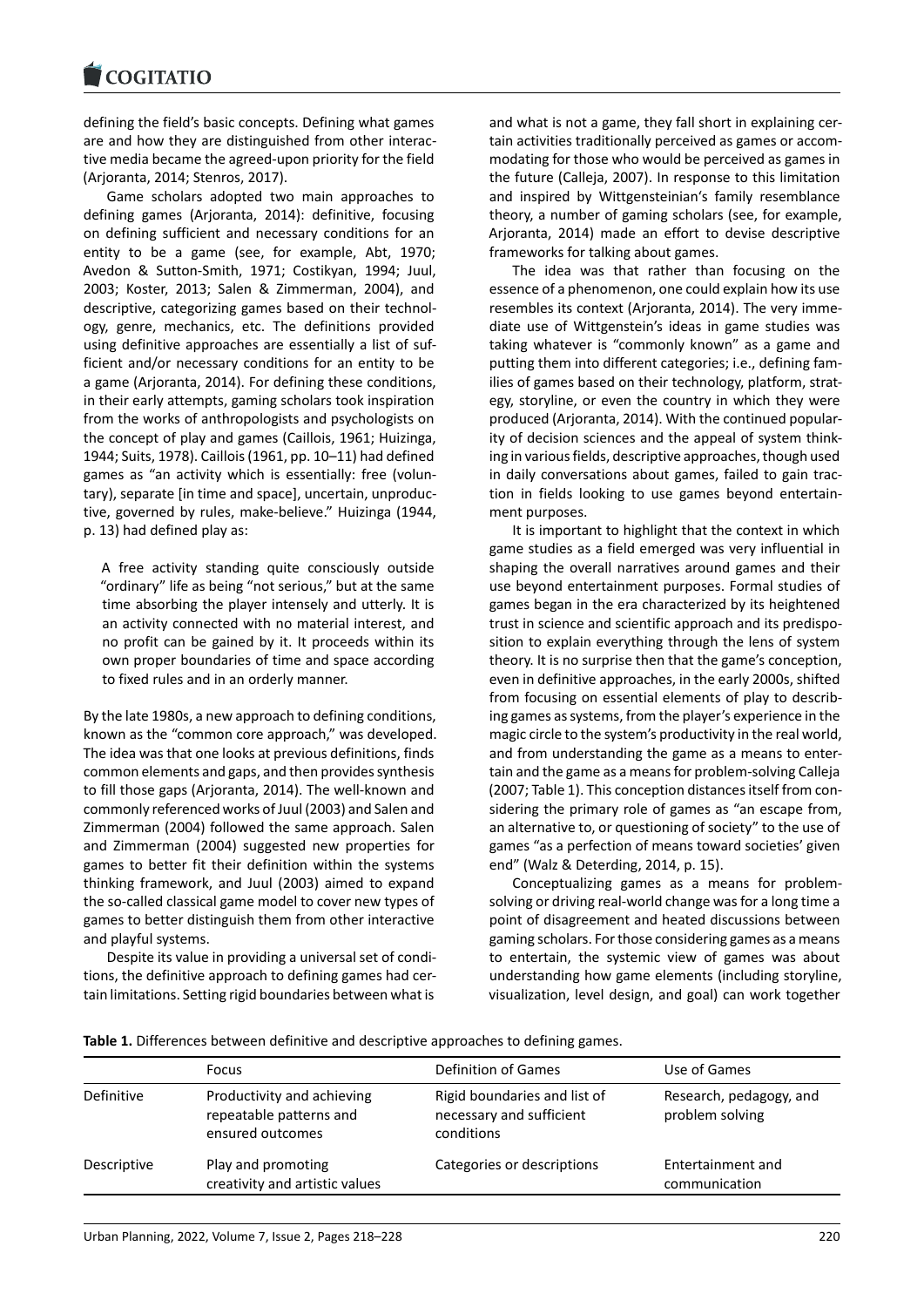#### COGHALIO

to bring about certain experiences for the player. They [argue for games as ar](https://www.cogitatiopress.com)t forms (Pearce, 2006; Smuts, 2005) and refer to the then-renewed understanding of art's public and private value (McCarthy et al., 2004) in out‐ lining the potential social and economic impacts games could have. For them, the intrinsic benefits of games (i.e., fun experience) were the starting point for all other social and economic benefits games could bring about. Koster (2013), for example, called games "edutainment" and argued for the educational value of games as a by‐product of the fun experience players have rather than the game's main goal. For those considering games as a means for problem‐solving, the systemic view of games was about how games can produce a certain out‐ come for the player (learning) or the field in which the game is being used (information collected from players in the game). They mainly highlighted the instrumental value of games and developed frameworks (Harteveld, 2011; Roungas et al., 2019) to address how "elements of paida [free form improvisation] and ludus [highly reg‐ ulated activity aiming for predefined goals] play" can be combined "by being at once regulated and providing free‐ dom for improvisation" (Iversen, 2009, p. 11).

### **4. Trends in Game Design: Conflicts and Agreements**

With the various conceptions of games and the heated arguments between gaming scholars on games' nature and role, different trends emerged in game design, most notably simulation gaming, serious gaming, and gamifi‐ cation (Table 2). Disciplines reinterpreted the theoretical body of works in game studies, repurposed old terminolo‐ gies in their own field, and introduced new vocabularies. Oppositions also emerged from game designers in the entertainment industry, with some designers calling gamification and serious game trends bastardization (Bogost, 2014) and colonization (Aarseth, 2001) of games. To them, the new trends were a neo‐liberal move that replaced the player's experience and fun with mere pro‐ ductivity (Rey, 2014; Whitson, 2014).

Simulation gaming and serious gaming trends both build on the conception of games as systems and have their root in the works on simulation and gaming in the late 1960s. With the then popularity of simulation mod‐ els and the technological advances in digital graphics led by the video gaming industry, the use of simulation gaming in settings where real‐world training or decision‐ making was too costly or risky became popular (Pierfy, 1977). In 1970, simulation and gaming emerged as a field, and the *Simulation and Gaming* journal was established. The term "serious game" was coined by Abt (1970) in the same year to refer to games that "have an explicit and carefully thought‐out educational purpose and are not intended to be played primarily for amusement" (Abt, 1970, p. 9).

While serious gaming banks on the game's educa‐ tional capacities, the simulation gaming trend seeks ways to integrate gaming with social and urban modelling to enhance the data collection and decision-making processes. At the core of the simulation gaming trend was the idea that "valuable tacit knowledge often results in some observable action when individuals understand and subsequently make use of knowledge" (Dalkir & Liebowitz, 2011, p. 8). In carefully designed immersive simulated environments, the players' actions can be used as a proxy for their mental model of how things work in reality. New gaming technologies have made it possible for simulation game designers to design game environments with high fidelity to the real world; they allow for high-resolution 3D visualisation, provide computational capacity and infrastructure for collaboration and interac‐ tion of a large number of players, and allow real-time capturing and analysing of the players' behaviours and their interaction with game environments.

On the other hand, gamification has long struggled to be acknowledged and accepted as part of game studies and remains a contested concept (Deterding et al., 2011). However, with the widespread use of the term and the increased attention it has received in the urban planning field (Harviainen & Hassan, 2019; Hassan, 2017), it is important to include it in this study. Gamification emerged at the intersection of game design and behavioural science (Morford et al., 2014), and it is often defined as the use of game design elements in non‐game contexts (Deterding et al., 2011). The core idea behind it was to understand how games success‐ fully create intrinsic motivations and how those qualities of games can be used in the design of services and tools. Gamification for long was interpreted as using badges, leadership boards, and points as a means of persuasion for behaviour change in any designed ser‐ vice. The history of the idea, however, goes back to the early 1980s, when two articles titled "Toward a Theory of Intrinsically Motivating Instruction" and "Heuristics for Designing Enjoyable User Interfaces" were published by Malone (1981, 1982).

| Trends in Game Design            | Conception of Game                                                             |        |
|----------------------------------|--------------------------------------------------------------------------------|--------|
| Gamification                     | Game-like systems                                                              | System |
| Simulation games                 | Systems for collecting data, testing scenarios, and pedagogy purposes          |        |
| Serious games                    | System for pedagogy purposes conscious of the importance<br>of user experience |        |
| Games initiated as entertainment | Structured playful experience with educational capacities                      | Play   |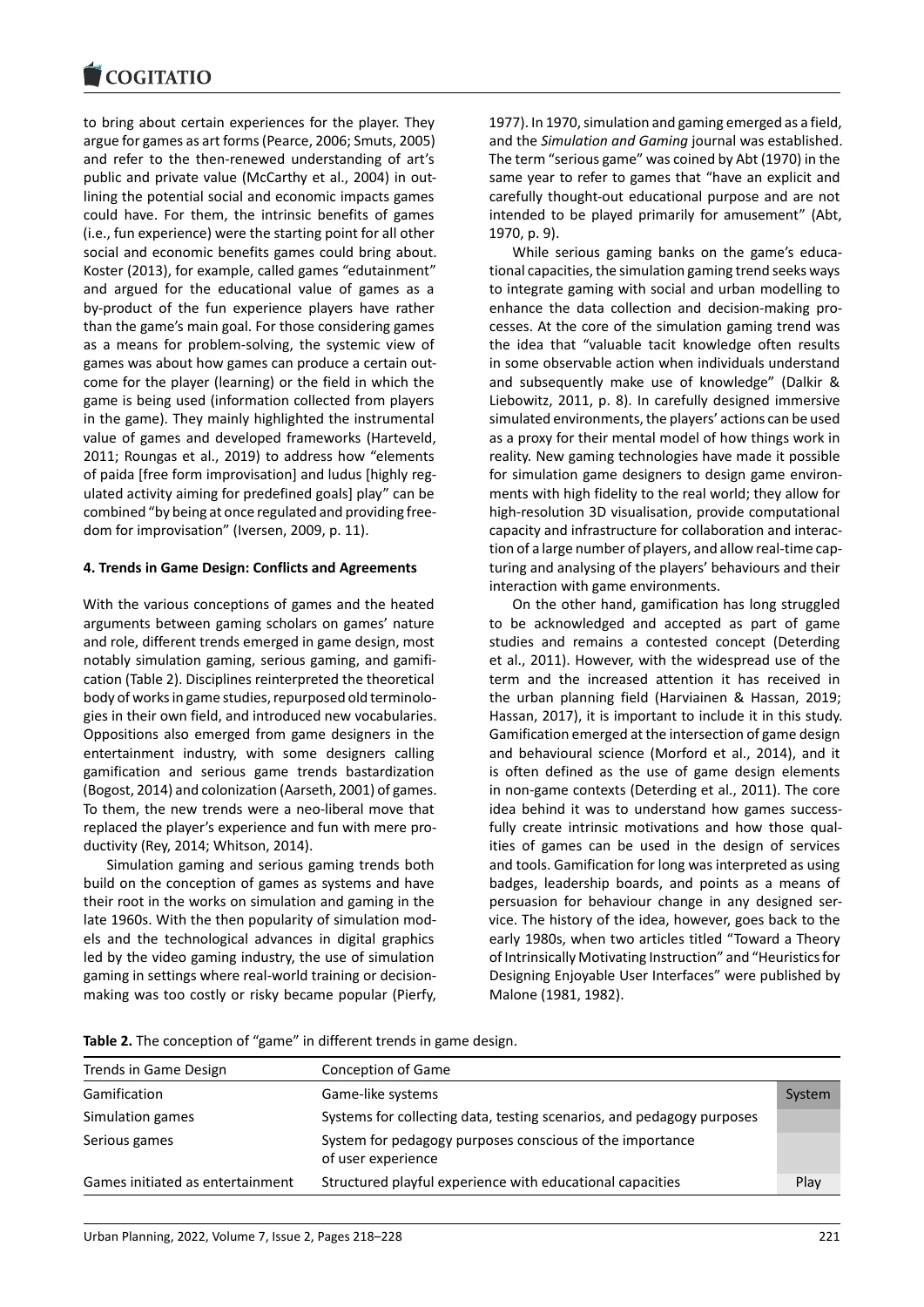### **5. Game Studies and Planning: The Communication [so Far](https://www.cogitatiopress.com)**

Marking the beginning of the games and planning com‐ munication is not easily possible. In the 1940s and 1950s, particularly after World War II, war gaming was trans‐ ferred to simulation gaming as a rational and analytical method for dealing with social complexities and public policy‐making (Brewer, 1979; Mayer, 2009). The work of von Neumann and Morgenstern (1944) on the theory of games and economic behaviour, the emergence of deci‐ sion sciences (i.e., operational research), and the wide range of studies done by the RAND corporation (Brewer, 1972; Goldhamer & Speier, 1958) were very influential on the then-emerging discipline of "gaming and simulation" (Fischer et al., 2007).

In the late 1940s, board games, such as Planning Operational Game Experiment designed by Francis Hendricks, METROPOLIS designed by Richard Duke, and CLUG (Figure 1) designed by Allan Feldt were used in planning courses to teach about the complex nature of cities and decision‐making processes (Light, 2008). Games were known to be "exercises in the mastery of environment or self, social system, and of the super‐ natural" (Roberts et al., 1959, p. 604), and their ped‐ agogic value was known to scholars in various fields. Particularly in developing strategies in the military con‐ text, games were used for creating simulated interac‐ tion environments for exploration, planning, testing, and training of military operations (Brewer, 1979; Klabbers, 2009; Mayer, 2009).



**Figure 1.** Early version of CLUG, 1966. Source: Feldt (2014, p. 286).

In the late 1950s, cities in the US were dealing with high levels of poverty. Urban renewal plans implemented to tackle the widespread urban poverty were heavily criticized for their impact on the neighbourhoods and communities. Those who favoured system thinking rede‐ fined "cities as communication and information systems, city problems as problems of communication and infor‐ mation flow and by extension, city planning as a science of communication information and control" (Light, 2008, p. 351). Around the same time, the added value of urban models was extensively explored in planning. Urban models were not pure architectural representa‐ tions of cities' physical form anymore. Rather, they were seen as tools for representing cities' processes, testing scenarios, and predicting future outcomes (Batty, 2001). As Klabbers (2009, p. 448) puts it:

Simulation models enabled expressing complex dynamic systems in tangible ways, and they allowed for performing experiments without interfering with *real‐life* reference systems. In addition, linking human players to such models—that is, framing a gaming and learning environment—could enhance the transmis‐ sion of available knowledge.

In 1970, Richard Duke organized the first International Conference on Simulation and Gaming (Klabbers, 2009). This conference marked the earliest formal interaction between planning and scholarly works that were then being done on games and was a reaction to a series of experiments done with games in policy‐making as part of the Model Cities program in the US. With urban projects becoming a core of rebellion in the early 1960s, federal governments sought new ways of dealing with urban issues. As a result, several federally funded programs were introduced. Model Cities, in particular, became the program that highlighted the issues with communica‐ tion strategies and tools in planning processes (Weber & Wallace, 2012).

While acknowledging the importance of public participation in decision making, much of the program was "focused on advancing participation through the struc‐ turing and management of citizen behaviour to match federal and local planning activities, creating Model Citizens eager to work within the *system*" (Light, 2008, p. 363). Several games, including MULBERRY, SIMPOLIS, and GHETTO, were developed by the second half of the 1960s as part of the Model Cities program and were applied to neighbourhoods in 150 cities across the US (Light, 2008; Figure 2). While initially, the plan was for these games to facilitate two-way communication between planners and the public, they soon turned into tools of one‐way communication and control (Duke, 2011). By the early 1970s, with the lack of funding and city officials' inability to prove these games' effective‐ ness, the experiments with games could not be justified any longer (Light, 2008).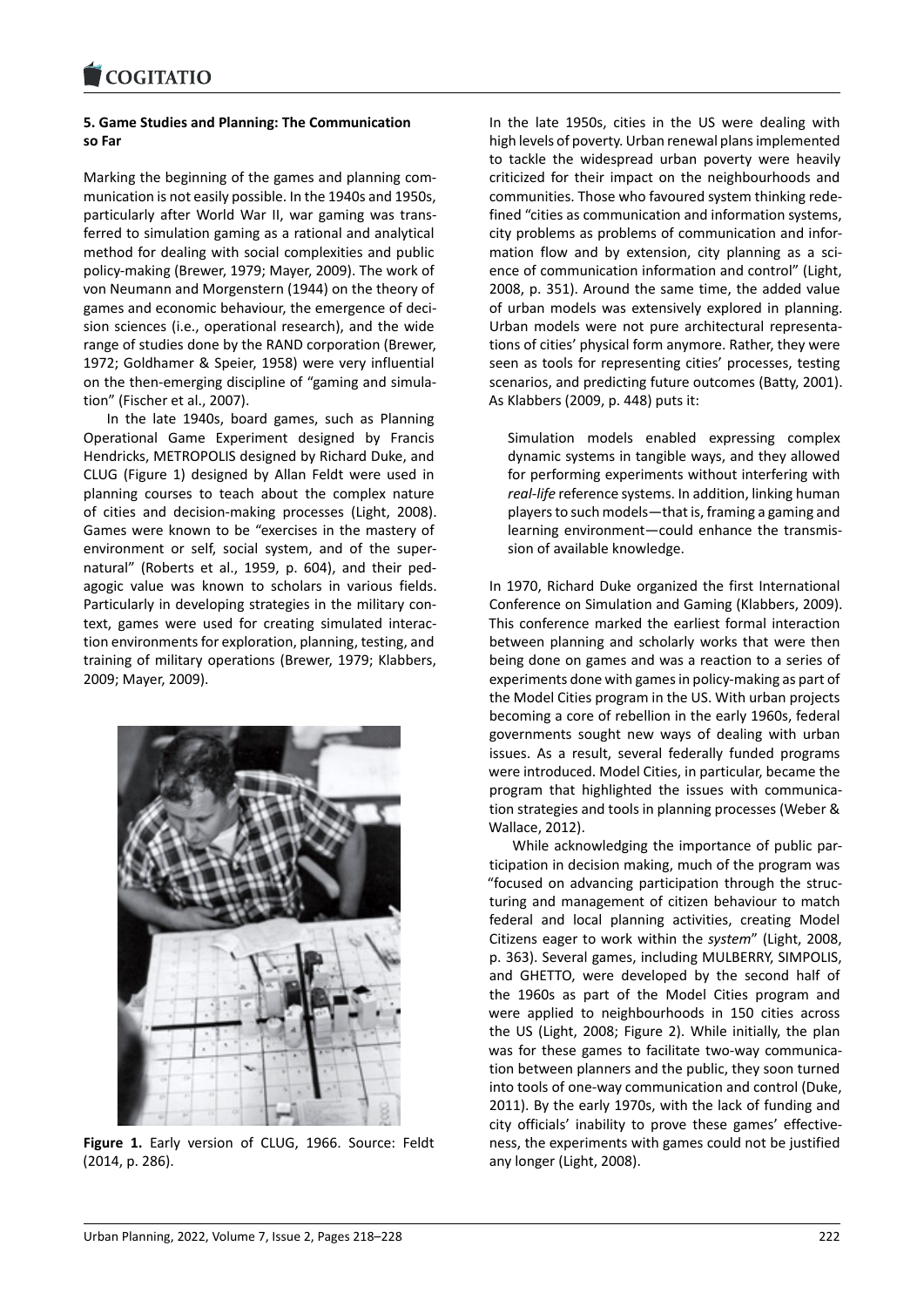#### COQUATIO



**Figure 2.** A group playing CLUG. Source: Feldt (2014, p. 291).

Having these experiments in mind, the main topic at hand in the First International Conference on Simulation and Gaming was the use of games for research pur‐ poses in the urban planning and public health context. The use of games for pedagogic and communication pur‐ poses was already tried‐and‐tested. The use of games for research purposes, however, was not yet explored to that date, and therefore, it raised many arguments at the conference of 1970; as Klabbers (2009) reports, the mat‐ ter was left unsolved.

As the final decision, members suggested: "labelling the [use of games for] pedagogic objectives as gam‐ ing and the [use of games for] research objectives as simulation" (Klabbers, 2009, p. 450). The idea was that contrary to the games solely designed for entertain‐ ment purposes, games for the policy‐making need to be based on "scientifically valid and policy-relevant theories that could be developed or tested" (Mayer, 2009, p. 831). Building on this conference's findings, Duke (1974, 1980), Meier (1977; Meier & Duke, 1966), and Feldt (1972, 1995) published extensively on the ways sim‐ ulation games can be used in urban planning contexts.

Duke (2011), in particular, criticized the way games were used as part of the Model Cities program and pub‐ lished a series of books (Duke, 1974; Duke & Geurts, 2004; Duke & Greenblat, 1979) outlining games' poten‐ tial for deliberation and strategic management. At the same time, literature emerged criticizing the "weak sci-

entific foundations of gaming" (Mayer, 2009, p. 830). Duke (2011, p. 342) argued that games "are not intended to be predictive; rather, their primary objective is to help a group achieve consensus through the multilogue mode of communication."

With the communicative turn in planning (Healey, 1992), community empowerment, communication, and contemplating and sharing knowledge among various stakeholders became explicit themes in planning discus‐ sions. The aim was to move away from system thinking and rational approaches to accommodate varied types of knowledge in decision‐making processes in planning, expand the language of planning, and extend planners' creative capacities (Sandercock, 2004, 2005). By the late 2000s, the second wave of interest in the use of games in planning processes emerged. The success of the gami‐ fication trend in advertising and marketing was also very influential in the renewed interest in games. In the second wave, rather than emphasizing the technical capaci‐ ties of digital games as in the *Simulation and Gaming* tra‐ dition, urban scholars and practitioners focused on the games' participatory qualities (Poplin, 2012).

### **6. Urban Games and Their Underlying Theories**

Given the wide range of games used in urban planning processes and the ubiquitous use of terms playful, game‐ ful, and games in planning literature, categorizing urban games into distinct categories is challenging. However, understanding how the urban game design practices bor‐ row concepts from game studies trends is helpful in better understanding the function and design of the urban games (Table 3).

### *6.1. Urban Games Initiated as Entertainment*

The traces of ideas from the 1970s gaming and simula‐ tion trend can be found in many commercially success‐ ful games designed in the entertainment industry. Today, the so-called city-building genre is offered on a wide range of platforms (including mobile phones, PCs, and VR headsets). While there are city-building games (e.g., Tropico 5 and Urban Empire) that focus on negotiation and diplomacy in city management as a source of devel‐ opment, most city‐building games extensively rely on modelling the physical and social growth of the cities as a form of algorithmic city generation. In building virtual cities and their algorithmic generation, game designers have used a variety of "intelligent virtual environment''

| Table 3. Trends in game design and their use in planning. |
|-----------------------------------------------------------|
|-----------------------------------------------------------|

| Trends in Game Design                  | Use of Game in Planning                                           |        |
|----------------------------------------|-------------------------------------------------------------------|--------|
| Gamification                           | Changing behaviours and collecting data on the public's behaviour | System |
| Simulation games                       | Urban modelling and testing future scenarios                      |        |
| Serious games                          | Capacity building in a participatory planning setting             |        |
| Urban games initiated as entertainment | Placemaking and enhancing urban experiences                       | Play   |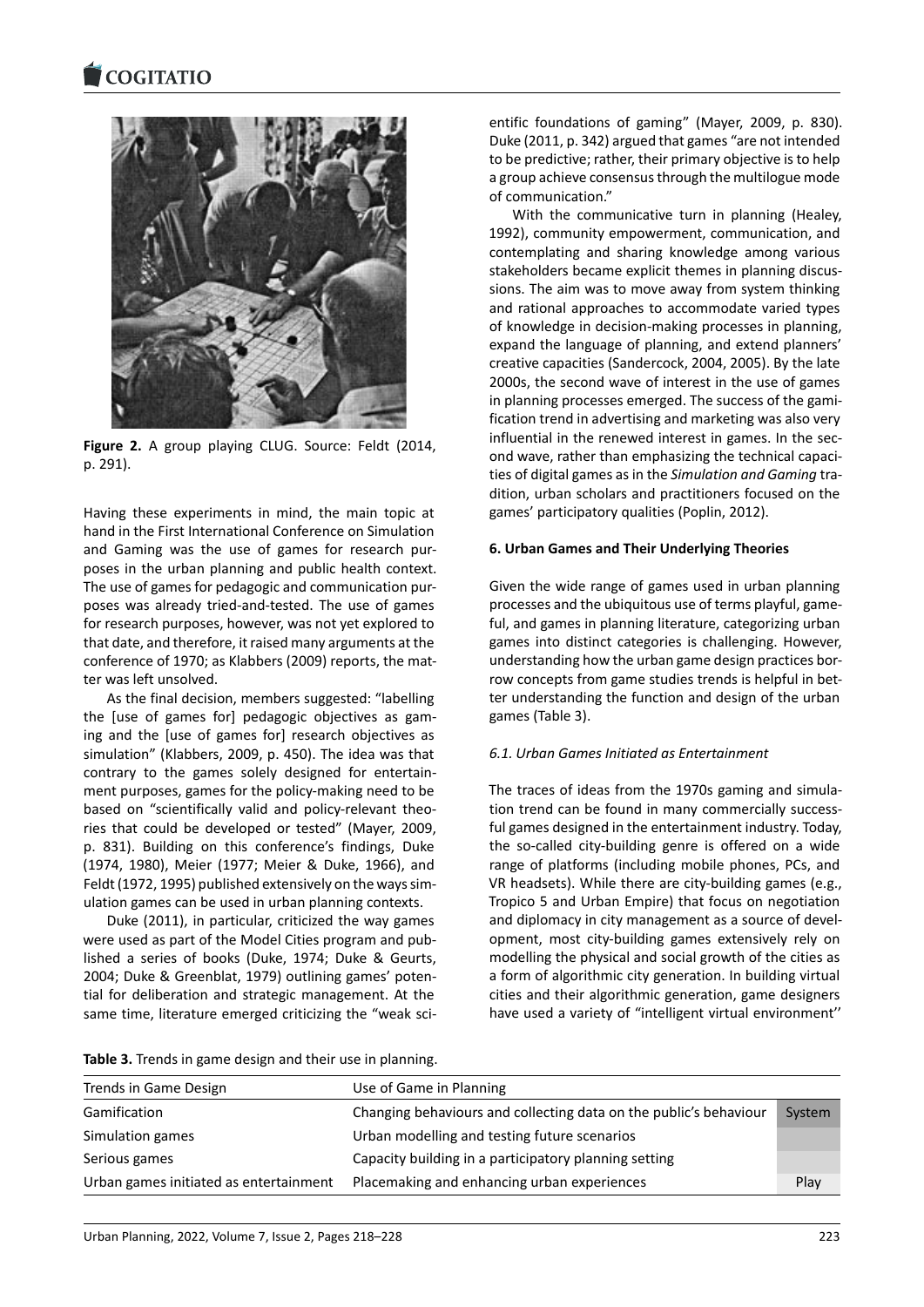(Luck & Aylett, 2000) design techniques. These tech‐ [niques help designer](https://www.cogitatiopress.com)s model physical growth using cel‐ lular automata urban models (Garza, 2005), and cre‐ ate interactive and adaptive crowd behaviours, using rule‐based behaviour control of autonomous and guided crowds (Reynolds, 1999; Ulicny & Thalmann, 2001).

Another group of games known as pervasive games is a subset of mixed reality games (Hinske et al., 2007). "Geo‐coaching," also known as a "scavenger hunt," "geogames" (Ahlqvist et al., 2018), or "treasure hunt" games, were long the popular game mechanics in per‐ vasive games. Can You See Me Now? (Benford et al., 2006), for example, was of the first examples of mobile mixed reality games in which online players compete against performers on the streets. Up to 20 online players were chased across the city by three performers running through the streets in this game.

The added value of pervasive games beyond enter‐ tainment is often discussed, considering their three main design elements: mobility, sociability, and spatial‐ ity (de Souza e Silva & Hjorth, 2009). The spatiality ele‐ ment, along with the physical and mental dimensions of pervasive games, make them great educational tools for increasing the player's spatial literacy (Bartoschek et al., 2018). These games' social and immersive qualities are also emphasized in placemaking exercises. The techno‐ logical advances in the locative media have lent plausibil‐ ity to collecting or creating located information as part of pervasive game design (Matyas et al., 2008). For exam‐ ple, Pokémon Go and its earlier successful counterpart, Ingress, collected a large amount of data on the player's locations, movements, and stops, which ignited heated discussions around the potential and downfalls of com‐ modifying location information (Frith, 2017) as part of these practices.

Given the popularity and commercial success of the city‐building and pervasive games, their potential uses for facilitating spatial decision‐making processes have been extensively explored. Some have praised city‐building games as great tools for learning about urban design, planning, and urban modelling (Gaber, 2007; Kim & Shin, 2016; Minnery & Searle, 2014), calling them "crucial bridge[s] between the realms of play and practice" (Bereitschaft, 2016, p. 52).

### *6.2. Gaming and Simulation (Game‐Based Simulations)*

Following its traditional form, simulation games are used as a tool for exploring urban models and scenar‐ ios. Certain simulation games are used in participatory planning settings to allow the communities to navigate future scenarios. The Participatory Chinatown (Gordon & Schirra, 2011), for example, is a web‐based simula‐ tion of Boston that allows the player to walk through a potential future neighbourhood and provide comments. The games in this category are used mainly for feedback gathering. The design of these often guided interactions also allows communication between various actors and

data collection on the nature and frequency of the inter‐ actions between players.

### *6.3. Serious Games*

Serious games are often used for educational purposes and capacity building as part of participatory planning practices. Since the simulation gaming trend is often associated with rational and scientific approaches, most games designed to be used as part of participatory plan‐ ning practices tend to associate themselves with the serious gaming trend. They often highlight games' ped‐ agogic and capacity‐building values and their value in consensus‐building and negotiation (Poplin & Vemuri, 2018), rather than their simulated nature and role in data collection. The assumption is that, through playing such games, the players become more interested in planning issues and better understand what would and would not be possible.

Most games in this category that are used as part of participatory practices, though not relying on com‐ plete simulation of the physical or social urban spaces, are in one way or another a replica of the real‐world pro‐ cesses. Several low‐tech table‐top or non‐digital games were designed in the past decade following the same logic. For example, Play the City (Tan, 2017) has designed a series of games addressing the circular economy and affordable housing issues.

### *6.4. Gamified Systems*

Gamified systems are often used in urban contexts for changing and understanding people's behaviours and habits (see, for example, Chromaroma, which aims to encourage its players to use public transport). In recent years, in response to the critiques of gamification and its strong reliance on external incentives (very often mone‐ tized rewards) for changing behaviour, efforts are made to accommodate for enhancing people's experiences in urban spaces—for example, Pieces of Berlin (Alfrink, 2014) and Hello Lamp Post (Stuart, 2013). Gamification principles are also used to create better governmen‐ tal services and enhance public participation practices (Harviainen & Hassan, 2019; Hassan & Hamari, 2020).

### **7. Translation: Sustaining the Weak Communication Between Planning and Game Studies**

The first instances of communications between planning and game studies and the resultant conception of games as systems happened decades before game studies were consolidated as a field in its own right. The works of Duke, Feldt, and the other early policy game designers were very influential in establishing weak communications between planning and game studies. The then‐emerging theoretical discussions on what simulation games are and how they can be used in planning are great exam‐ ples of communication as translation, as discussed by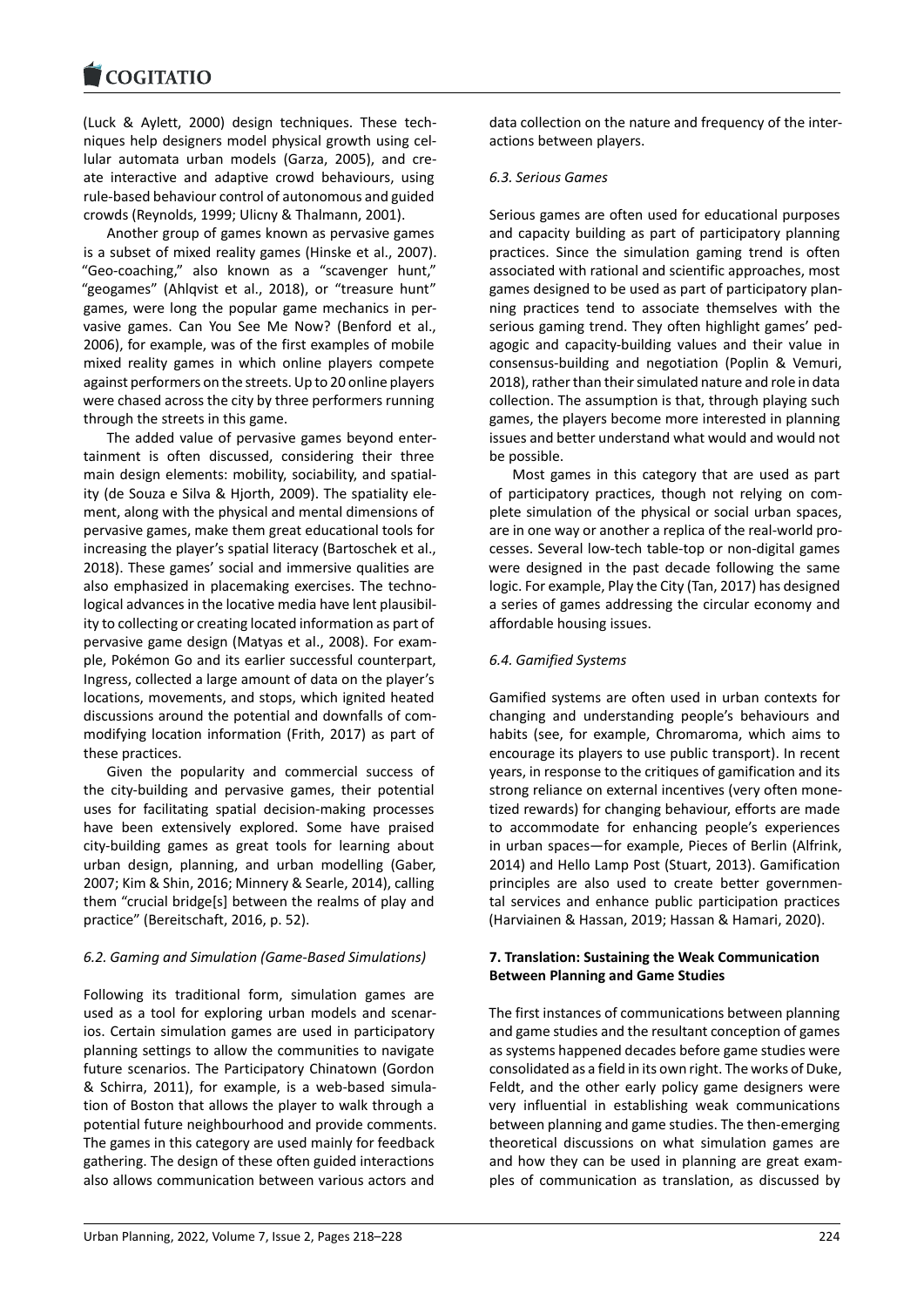Friedmann (2008). They introduced new terminologies [and design elements](https://www.cogitatiopress.com) to better fit games into urban plan‐ ning theory and practice and made future communica‐ tions between the two fields possible.

Since the early interactions of planning and game studies in the 1970s, game studies have evolved greatly. A wealth of theoretical works has emerged, rethink‐ ing the games' nature and function. These works have expanded our understanding of games' functions and added value in dealing with complex social problems. However, the second wave of interest in games in plan‐ ning did not theoretically engage itself with these new understandings of games. Rather, it conceptually rooted itself in the definitions of games as a system, developed at the height of the systems thinking era. It did not translate new understandings into planning theory nor learned the gaming as its second language. Rather, it sustained the weak communications by conceptualizing games as systems with predictable outcomes. The domi‐ nant narrative, therefore, remained similar to the 1970s; those games that are considered of value in planning pro‐ cesses are often an educational or complete simulation of the future development or participation process, at times, at the expense of the player's experience and fun qualities of games.

In 2011, the seeds for strong communication between planning and game studies were sowed in a reflection piece written by Duke (2011). By reflecting on the early and then‐recent urban and policy games, he outlined the moments when communication between the two fields became problematic. He also hinted at the fundamental differences between the problem‐solving approach in game studies and urban planning. By refer‐ ring to the work of Armstrong and Hobson (1973), he emphasized that:

Some policy problems did not lend themselves to tra‐ ditional scientific techniques….These problems were often intractable—they were difficult to quantify, and we could see no scientific basis for their solution their complexity demanded an intuitive, yet disci‐ plined approach. (Duke, 2011, p. 353)

New tools, such as games, geared towards communica‐ tion and encouraging stakeholders' involvement, were needed to address such policy and planning problems (Duke, 2011). Today, while the use of games is justified using similar arguments, the conception of value and use of games remains rooted in the positivistic approaches to problem‐solving in planning. The efforts are, there‐ fore, mainly focused on better designing the game itself and balancing the game's elements rather than reflect‐ ing on how the game and the gaming frame of mind can enhance planning's problem‐solving and decision‐ making processes. This can also partly be blamed on the struggles of planning as a field in moving away from positivist approaches and accommodating the subjective types of knowledge in its decision‐making processes, the

struggle that is documented to a great extent in planning theory (see, for example, Osborne & Grant‐Smith, 2015; Sandercock, 2005).

Strong communication with game studies or an attempt by planners to learn game design as their second language could enable planners to see games beyond their instrumental value and expand their problem‐ solving capacities by approaching the problem‐solving process from a non‐deterministic, intuitive game designer's mindset. Such communication could result in a more value‐embedded understanding of media and tools in planning, enabling planning scholars to better understand the cycles of production and reproduction of values through the use and design of tools in plan‐ ning processes.

### **8. Conclusion**

Communications with other disciplines and fields of study are inevitable and crucial for the planning field. While the planners feel the urge to expand the range of knowledge they work with, the main narrative in com‐ munications between planning and fields that have an opposing system of thought to planning is often thought of as abandoning the very idea of planning as a discipline (Davoudi, 2012; Friedmann, 2003, 2008), rendering plan‐ ning too fragile in its interdisciplinary explorations. This is partly because the existing interdisciplinary frameworks in planning are rooted in the traditional understand‐ ing of interdisciplinarity, seeking integration between the two fields. Acknowledging and understanding the untranslatability and incommensurability of concepts in interdisciplinary communications is crucial for the future of planning.

The story of communications between game stud‐ ies and planning shows how planning has avoided such untranslatability and incommensurability through estab‐ lishing and sustaining the weak communications. Games are rendered a useful tool for rational planning processes by introducing scientific validity measures and adopting the conception of games as systems. On the surface, games are great collaborative and interactive pedagogic tools. They have the potential to capture and influence the users' perceptions, attitudes, and preferences which makes them great tools for community building and participatory decision-making. On a deeper level, however, there are fundamental unaddressed differences between the approaches to social change in planning and game design as an art form, leading to unstable worm‐ holes between the two disciplines.

### **Acknowledgments**

This work is partly the result of my doctoral research project, *The Use of Games in Participatory Planning Practices*, funded by the University of Manchester. I thank Prof. Richard Kingston, Prof. Andy Hudson‐Smith, and Dr. Nuno Pinto for their invaluable insight and support.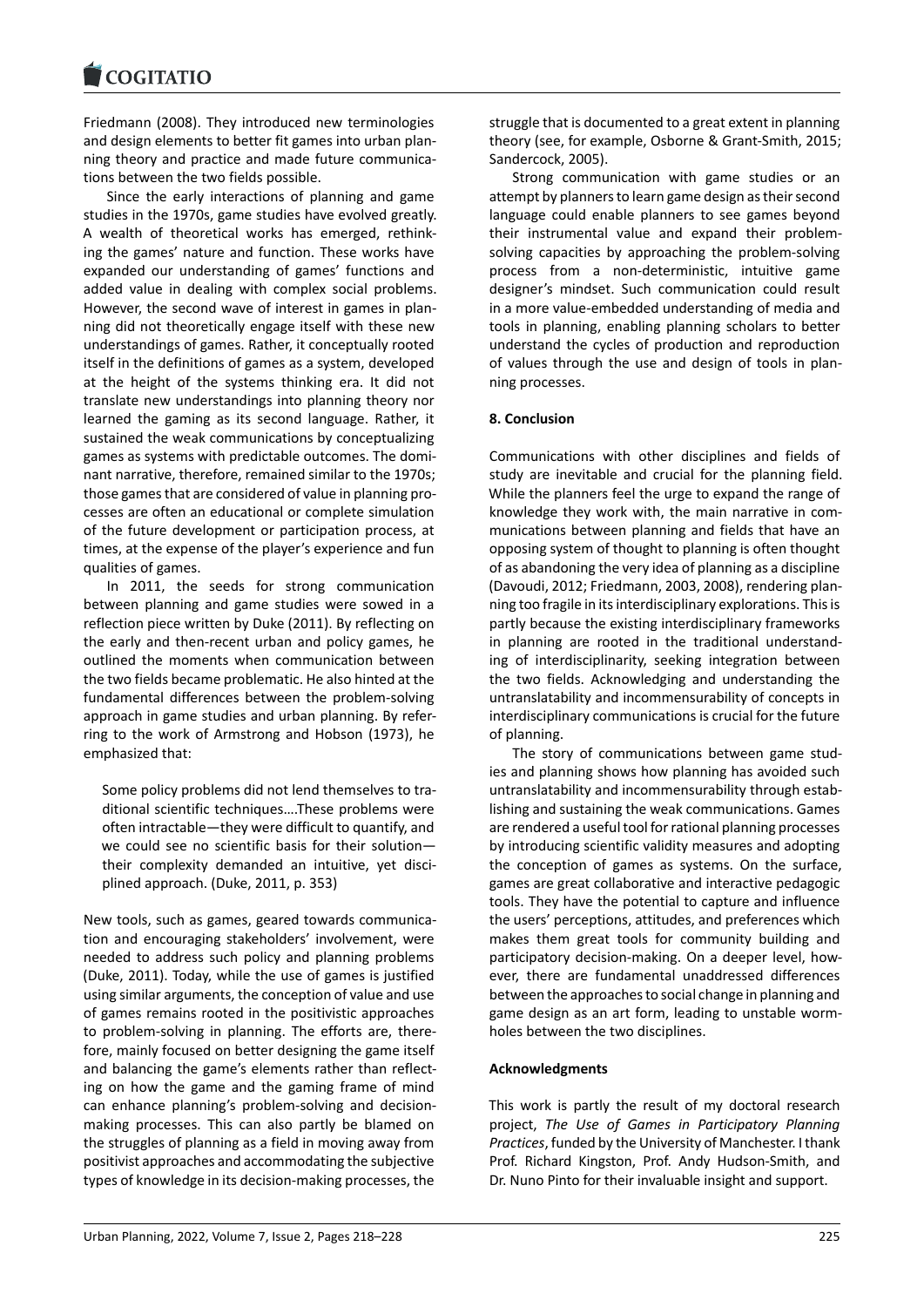### **Conflict of Interests**

[The author declares](https://www.cogitatiopress.com) no conflict of interests.

### **References**

- Aarseth, E. (2001). Computer game studies, year one. *Game Studies*, *1*(1). http://gamestudies.org/0101/ editorial.html
- Abt, C. C. (1970). *Serious games*. Viking Press.
- Ahlqvist, O., Joshi, S., Benkar, R., Vatev, K., Ramnath, R., Heckler, A., & Soun[darajan, N. \(2018\). Defining](http://gamestudies.org/0101/editorial.html) [a geogame g](http://gamestudies.org/0101/editorial.html)enre using core concepts of games, play, and geographic information and thinking. In O. Ahlqvist & C. Schlieder (Eds.), *Geogames and geo‐ play* (pp. 19–35). Springer.
- Alfrink, K. (2014). The gameful city. In In S. P. Walz & S. Deterding (Eds.), *The gameful world: Approaches, issues, applications* (pp. 527–560). MIT Press.
- Arjoranta, J. (2014). Game definitions: A Wittgensteinian approach. *Game Studies*, *14*(1).
- Armstrong, R. H. R., & Hobson, M. (1973). *ALEA local gov‐ ernment gaming simulation exercise*. Open Univer‐ sity Press.
- Avedon, E. M., & Sutton‐Smith, B. (1971). *The study of games*. Wiley.
- Bartoschek, T., Schwering, A., Li, R., Münzer, S., & Carlos, V. (2018). OriGami: A mobile geogame for spatial lit‐ eracy. In O. Ahlqvist & C. Schlieder (Eds.), *Geogames and geoplay* (pp. 37–62). Springer.
- Bataille, G. (1993). *Literature and evil*. Marion Boyers.
- Batty, M. (2001). Models in planning: Technological imperatives and changing roles. *International Jour‐ nal of Applied Earth Observation and Geoinforma‐ tion*, *3*(3), 252–266.
- Benford, S., Crabtree, A., Flintham, M., Drozd, A., Anas‐ tasi, R., Paxton, M., Tandavanitj, N., Adams, M., & Row‐Farr, J. (2006). Can you see me now? *ACM Transactions on Computer‐Human Interaction*, *13*(1), 100–133.
- Bereitschaft, B. (2016). Gods of the city? Reflecting on city building games as an early introduction to urban systems. *Journal of Geography*, *115*(2), 51–60.
- Bickenbach, J., & Hendler, S. (1994). The moral mandate of the 'profession' of planning. In H. Thomas (Ed.), *Values and planning* (pp. 162–177). Routledge.
- Bogost, I. (2014). Why gamification is bullshit. In S. P. Walz & S. Deterding (Eds.), *The gameful world: Approaches, issues, applications* (pp. 65–80). MIT Press.
- Brewer, G. D. (1972). *Dealing with complex social prob‐ lems: The potential of the "Decision Seminar*." RAND Corporation. https://www.rand.org/pubs/papers/ P4894.html
- Brewer, G. D. (1979). *The war game: A critique of military problem solving*. Harvard University Press.
- Caillois, R. (1961). *[Man, play, and games](https://www.rand.org/pubs/papers/P4894.html)*. University of [Illinois Press](https://www.rand.org/pubs/papers/P4894.html).
- Calleja, G. (2007). *Digital games as designed experience: Reframing the concept of immersion* [Doctoral dissertation, Victoria University of Wellington]. OAR@UM. https://www.um.edu.mt/library/oar// handle/123456789/27354
- Costikyan, G. (1994). I have no words & I must design: Toward a critical vocabulary for games. In F. Mäyrä (Ed.), *Proceedi[ngs of Computer Games and Digital Cul‐](https://www.um.edu.mt/library/oar//handle/123456789/27354) [tures Conference](https://www.um.edu.mt/library/oar//handle/123456789/27354)* (pp. 9–33). Tampere University Press.
- Dalkir, K., & Liebowitz, J. (2011). *Knowledge manage‐ ment in theory and practice*. MIT Press.
- Davidson, D. (1973). On the very idea of a conceptual scheme. *Proceedings and Addresses of the American Philosophical Association*, *47*, 5–20. https://doi.org/ 10.2307/3129898
- Davoudi, S. (2012). The legacy of positivism and the emergence of interpretive tradition in spatial plan‐ ning. *Regional Studies*, *46*(4), 429–441. [https://doi.](https://doi.org/10.2307/3129898) [org/10.1080/0034](https://doi.org/10.2307/3129898)3404.2011.618120
- Davoudi, S. (2015). Is planning an academic discipline? *Riurba*, *2015*(1). http://riurba.net/Revue/is‐ planning‐an‐academic‐discipline
- Da[voudi, S., & Pendlebury, J. \(2010\). Ce](https://doi.org/10.1080/00343404.2011.618120)nte[nary paper:](https://doi.org/10.1080/00343404.2011.618120) The evolution of planning as an academic discipline. *The Town Planning Review*, *81*[\(6\), 613–645.](http://riurba.net/Revue/is-planning-an-academic-discipline) http:// [www.jstor.org/stable/41064633](http://riurba.net/Revue/is-planning-an-academic-discipline)
- de Souza e Silva, A., & Hjorth, L. (2009). Playful urban spaces: A historical approach to mobile games. *Simu‐ lation & Gaming*, *40*(5), 602–625.
- Det[erding, S., Dixon, D., Khaled, R.,](http://www.jstor.org/stable/41064633) & Nacke, L. (2011). From game design elements to gamefulness: Defin‐ ing gamification. In A. Lugmayr (Ed.), *MindTrek '11: Proceedings of the 15th International Academic MindTrek Conference—Envisioning Future Media Environments* (pp. 9–15). Association for Comput‐ ing Machinery. https://doi.org/10.1145/2181037. 2181040
- Duke, R. D. (1974). *Gaming: The future's language*. Wiley.
- Duke, R. D. (1980). A paradigm for game design. *Simula‐ tion & Games*, *11*([3\), 364–377.](https://doi.org/10.1145/2181037.2181040)
- Du[ke, R. D. \(2](https://doi.org/10.1145/2181037.2181040)011). Origin and evolution of policy simula‐ tion: A personal journey. *Simulation & Gaming*, *42*(3), 342–358.
- Duke, R. D., & Geurts, J. (2004). *Policy games for strategic management*. Rozenberg Publishers.
- Duke, R. D., & Greenblat, C. S. (1979). *Game‐generating‐ games: A trilogy of games for community and class‐ room*. SAGE.
- Feldt, A. G. (1972). *CLUG, community land use game: Player's manual with selected readings*. Free Press.
- Feldt, A. G. (1995). Thirty‐five years in gaming. *Simulation & Gaming*, *26*(4), 448–452.
- Feldt, A. G. (2014). Experience with simulation/gaming: 1960–2010. *Simulation & Gaming*, *45*(3), 283–305. https://doi.org/10.1177/1046878114543983
- Fischer, F., Miller, G. J., & Schunn, C. D. (2007). *Handbook of public policy analysis: Theory, politics, and meth‐ ods*. CRC Press.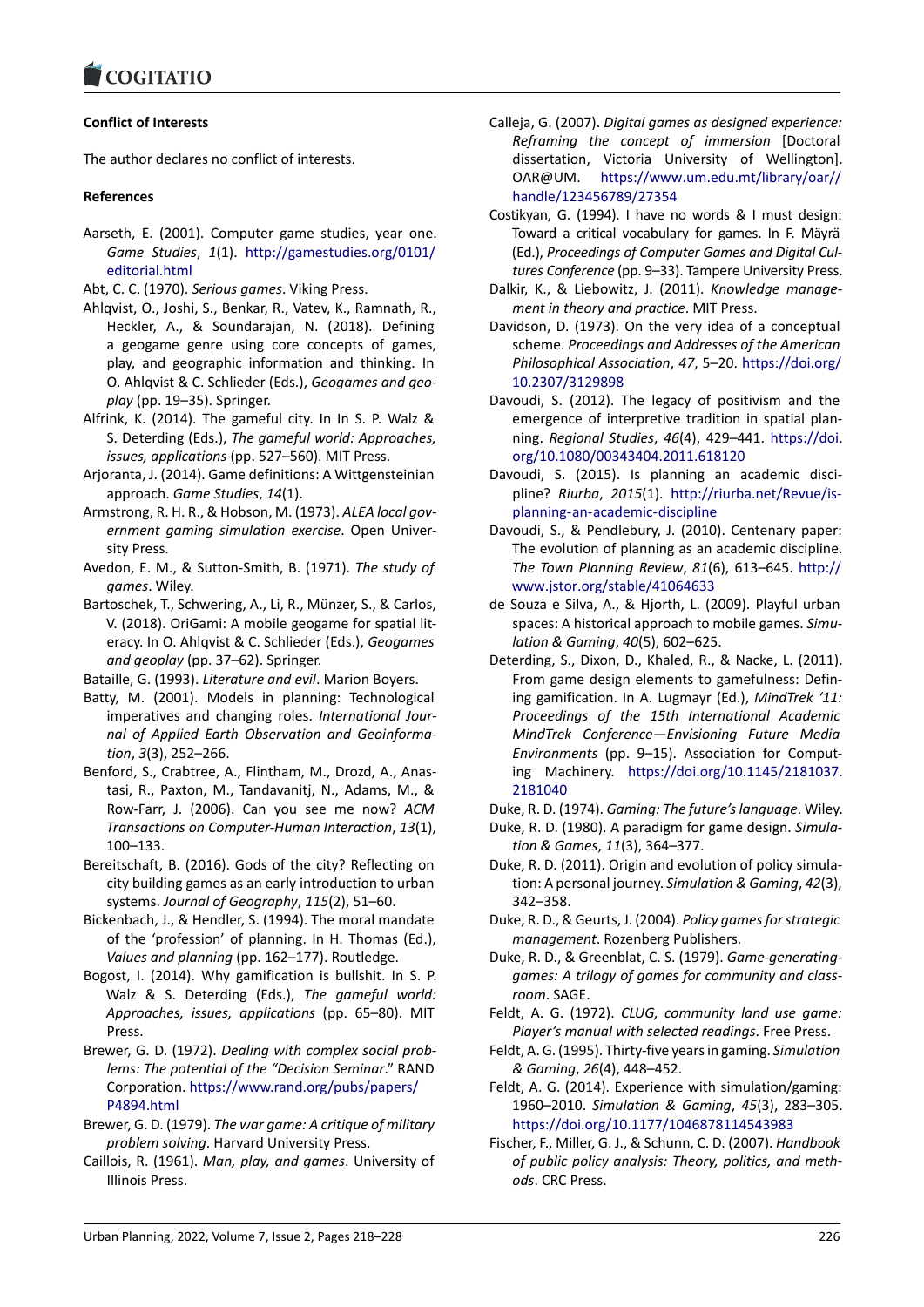- Frasca, G. (2003). Simulation versus narrative: Intro[duction to ludol](https://www.cogitatiopress.com)ogy. In M. J. P. Wolf & B. Perron (Eds.), *The video game theory reader* (pp. 221–235). Routledge.
- Friedmann, J. (2003). Why do planning theory? *Planning Theory*, *2*(1), 7–10.
- Friedmann, J. (2008). The uses of planning theory. *Journal of Planning Education and Research*, *28*(2), 247–257.
- Frith, J. (2017). The digital "lure": Small businesses and Pokémon GO. *Mobile Media & Communication*, *5*(1), 51–54.
- Gaber, J. (2007). Simulating planning: SimCity as a ped‐ agogical tool. *Journal of Planning Education and Research*, *27*(2), 113–121.
- Garza, E. (2005). *Algorithmic generation of cities using cellular automata in a dynamically generated world* [Honors thesis, Trinity University]. Digital Com‐ mons. https://digitalcommons.trinity.edu/compsci\_ honors/7
- Goldhamer, H., & Speier, H. (1958). *Some observations on political gaming*. RAND Corporation.
- Gordon, E[., & Schirra, S. \(2011\). Playing with empa‐](https://digitalcommons.trinity.edu/compsci_honors/7) [thy: Digita](https://digitalcommons.trinity.edu/compsci_honors/7)l role‐playing games in public meetings. In M. Foth (Ed.), *Proceedings of the 5th International Conference on Communities and Technologies* (pp. 179–185). Association for Computing Machinery.
- Harteveld, C. (2011). *Triadic game design: Balancing real‐ ity, meaning and play* (1st ed.). Springer.
- Harviainen, J. T., & Hassan, L. (2019). Governmental service gamification: Central principles. *International Journal of Innovation in the Digital Economy*, *10*(3), Article 1. https://doi.org/10.4018/IJIDE.2019070101
- Hassan, L. (2017). Governments should play games: Towards a framework for the gamification of civic engagement platforms. *Simulation and Gaming*, *48*(2), 249–267. [https://doi.org/10.1177/104687811](https://doi.org/10.4018/IJIDE.2019070101) 6683581
- Hassan, L., & Hamari, J. (2020). Gameful civic engage‐ ment: A literature review of gamification in e‐participation. *[Government Information Quar‐](https://doi.org/10.1177/1046878116683581) [terly](https://doi.org/10.1177/1046878116683581)*, *37*(3), Article 101461.
- Healey, P. (1992). Planning through debate: The com‐ municative turn in planning theory. *The Town Plan‐ ning Review*, *63*(2), 143–162. http://www.jstor.org/ stable/40113141
- Hinske, S., Lampe, M., Magerkurth, C., & Röcker, C. (2007). Classifying pervasive games: On pervasive computing and mixed reality[. In C. Magerkurth &](http://www.jstor.org/stable/40113141) [C. Rocker \(Eds.\),](http://www.jstor.org/stable/40113141) *Concepts and technologies for perva‐ sive games: A reader for pervasive gaming research* (pp. 1–20). Shaker Verlag.
- Holbrook, J. B. (2013). What is interdisciplinary communication? Reflections on the very idea of disciplinary integration. *Synthese*, *190*(11), 1865–1879. https:// doi.org/10.1007/s11229‐012‐0179‐7
- Huizinga, J. (1944). *Homo ludens: A study of the play ele‐ ment in culture*. Routledge.
- Iversen, S. M. M. (2009). *Between regulation and improvisation: Playing and analysing "Games in the Middle"* [Doctoral dissertation, IT University of Copenhagen]. ITU Research. https://pure.itu.dk/ portal/en/publications/between‐regulation‐ and‐improvisation(72143bcb‐c577‐492a‐a218‐ 575b1aecfe8e).html
- Juul, J. (2003). *Half‐real: Video game[s between real rules](https://pure.itu.dk/portal/en/publications/between-regulation-and-improvisation(72143bcb-c577-492a-a218-575b1aecfe8e).html) and fictional worlds*[. IT University of Copenh](https://pure.itu.dk/portal/en/publications/between-regulation-and-improvisation(72143bcb-c577-492a-a218-575b1aecfe8e).html)agen.
- Ki[m, M., & Shin, J. \(2016\). The pedagogical benef](https://pure.itu.dk/portal/en/publications/between-regulation-and-improvisation(72143bcb-c577-492a-a218-575b1aecfe8e).html)its of [SimCity in urban ge](https://pure.itu.dk/portal/en/publications/between-regulation-and-improvisation(72143bcb-c577-492a-a218-575b1aecfe8e).html)ography education. *Journal of Geography*, *115*(2), 39–50.
- Klabbers, J. H. G. (2009). Terminological ambiguity: Game and simulation. *Simulation & Gaming*, *40*(4), 446–463.
- Klein, J. T. (2005). Interdisciplinary teamwork: The dynamics of collaboration and integration. In S. J. Derry, C. D. Schunn, & M. A. Gernsbacher (Eds.), *Inter‐ disciplinary collaboration: An emerging cognitive sci‐ ence* (pp. 23–50). Psychology Press.
- Klein, J. T. (2013). Communication and collaboration in interdisciplinary research. In M. O'Rourke, S. Crowley, S. D. Eigenbrode, & J. D. Wulfhorst (Eds.), *Enhancing communication & collaboration in crossdisciplinary research* (pp. 11–30). SAGE.
- Koster, R. (2013). *Theory of fun for game design*. O'Reilly Media.
- Light, J. (2008). Taking games seriously. *Technology and Culture*, *49*(2), 347–375.
- Luck, M., & Aylett, R. (2000). Applying artificial intelli‐ gence to virtual reality: Intelligent virtual environ‐ ments. *Applied Artificial Intelligence*, *14*(1), 3–32.
- Lyotard, J.‐F. (1988). *The differend: Phrases in dispute*. University of Minnesota Press.
- Malone, T. W. (1981). Toward a theory of intrinsically motivating instruction. *Cognitive Science*, *5*(4), 333–369.
- Malone, T. W. (1982). Heuristics for designing enjoyable user interfaces: Lessons from computer games. In J. A. Nichols & M. L. Schneider (Eds.), *Proceedings of the 1982 Conference on Human Factors in Comput‐ ing Systems* (pp. 63–68). Association for Computing Machinery.
- Matyas, S., Matyas, C., Schlieder, C., Kiefer, P., Mitarai, H., & Kamata, M. (2008). Designing location‐based mobile games with a purpose: Collecting geospa‐ tial data with CityExplorer. In M. Inakage & A. D. Cheok (Eds.), *Proceedings of the 2008 International Conference on Advances in Computer Entertainment Technology* (pp. 244–247). Association for Comput‐ ing Machinery.
- Mayer, I. S. (2009). The gaming of policy and the politics of gaming: A review. *Simulation & Gam‐ ing*, *40*(6), 825–862. https://doi.org/doi:10.1177/ 1046878109346456
- McCarthy, K. F., Ondaatje, E. H., Zakaras, L., & Brooks, A. (2004). *Gifts of the muse: Reframing the debate about the benefits of the arts*[. RAND Corporation.](https://doi.org/doi:10.1177/1046878109346456)